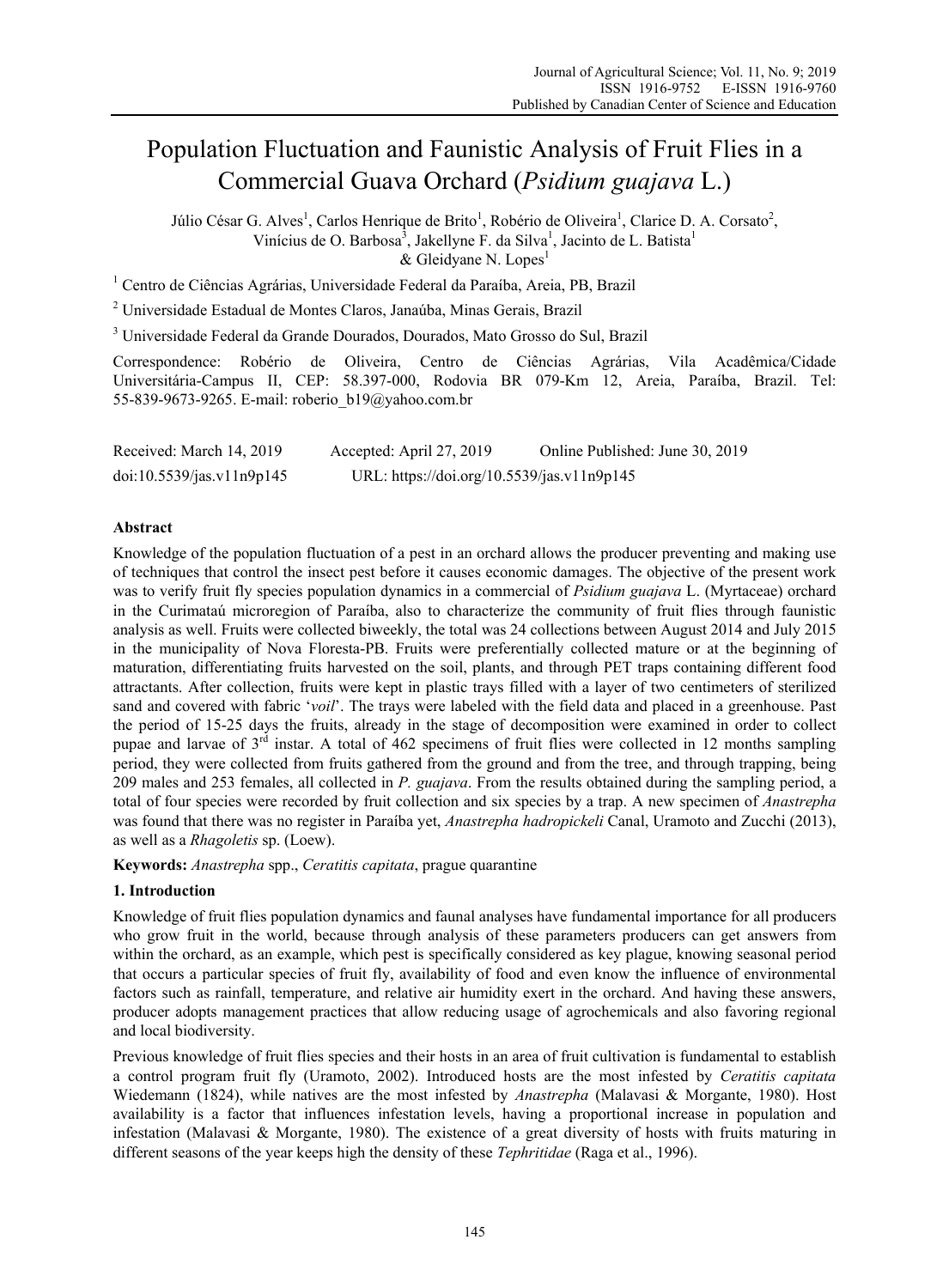The use of food substances associated with traps for fruit flies monitoring has great utility to determine the ideal moment for applications of toxic baits, achieving a reduction on expenses and harmful effect of toxic baits to the beneficial fauna as predators and parasitoids (Rampazzo, 1994).

Fruit fly infestation is considered the main obstacle in the commercialization and exportation of the production, characterizing itself as the biggest fruit trees pest of the country, whose damages are due to both the adult females oviposition as the feeding of the larvae that accelerate maturation and lead to the early fall of fruit (Fofonka, 2006).

Fruit analysis or sampling allows to evaluate the level of fruit infestation and to precisely identify an association of certain *Tephritidae* with the vegetable species or fruit variety (Malavasi et al., 2000). Traps with food baits allow a general collection *Tephritidae* (Uramoto et al., 2005). Therefore, monitoring should be complemented with fruit sampling to assess the level of infestation and to accurately identify the association of a particular species of fruit flies with a cultivated variety (Alves, 2010).

For this purpose, a sample of 0.5 to 5.0 kg per hectare of ripe fruit from the tree or from the ground should be collected when still intact, and then placed in containers with vermiculite, sawdust or sand (Malavasi, 2000). From seven to fifteen days vermiculite must be sieved to obtain puparia, which should be transferred to a new container having vermiculite, where adults will emerge. After they have emerged, they will be placed in alcohol 70.0% for later identification and then to calculate emergence rates, pupal viability, richness, frequency, dominance among other indices that help to monitor this pest.

Thus, this work was carried out with the objective of studying the fruit fly species population fluctuation in a commercial guava orchard in the Curimataú microregion of Paraíba, as well to characterize the fruit flies community through faunistic analysis.

# **2. Material and Methods**

# *2.1 Experimental Area*

The study was conducted in the Fazenda Monte Videl, in the Nova Floresta municipality, State of Paraíba with geographical coordinates S: 06°27′38.79″ and W: 36°12′36.99″, total area of 12 hectares, where is located the orchard to do guava exploration *P. guajava* L. (Myrtaceae) with a total area of 2.5 hectares. Region climate is classified as As', hot and dry, with concentrated rains in the months of March to July (Köppen & Geiger, 1936). The orchard mentioned above has a spacing of  $6.0 \times 4.0$  meters with a height of plants around 2.5 to 3.0 meters and age approximately  $\pm 8$  years, where predominantly cultivated variety is Paluma. The property also has a diversity of fruit species such as orange, graviola, lemon, acerola, cashew, and mango.The population survey of fruit flies in guava plants was carried out from August 2014 to July 2015.

# *2.2 Fruit Picking and Adults Collection Insects*

Fruits were collected biweekly in the guava orchard, where they were selected, preferably, ripe fruits or at the beginning of maturation, then fruits gathered from the ground were separated from fruits gathered from the tree.

After harvesting, fruits were transported in plastic bags to the Laboratory of Invertebrate Zoology, Department of Biological Sciences/Agricultural Sciences Center of the Federal University of Paraíba-Areia, PB, where they were counted, weighed and kept in plastic trays filled with a layer of two centimeters of sterilized sand and covered with '*voil*'. The trays were labeled with field data and placed in a greenhouse. After a period of 15-25 days, the fruits were examined in order to collect 3<sup>rd</sup> instar larvae and later discarded. The trays were examined daily and the collected pupae were placed in Petri dishes with sterilized sand, covered by '*voil*' fabric and kept in the laboratory until the emergence of adults and/or parasitoids.

## *2.3 Adults Collection Through Traps*

Adult fruit flies monitoring were carried out with the aid of plastics traps type PET bottle containing different food attractants: corn hydrolyzed protein (Bio Anastrepha®) 5.0% (400 mL water + 30 mL protein); sugarcane molasses (400 mL water + 40 mL molasses) at 10.0%; and guava fruit juice (400 mL water + 40 g sugar + 120 mL juice) at 30.0%. The experimental design was a randomized block with three treatments and 10 replications, each block consisted of a plant containing each of three PET traps having food attractants, a total of 30 PET bottles. Traps were installed on the central part of the trees approximately 1.50 m above the ground. Flasks were inspected biweekly, the occasion that captured fly specimens were collected and food attractants replaced. These specimens were washed with water on a sieve and well packed in plastic containers with hydrated alcohol 70.0% being properly labeled and then forwarded to the laboratory already mentioned in order to perform the screening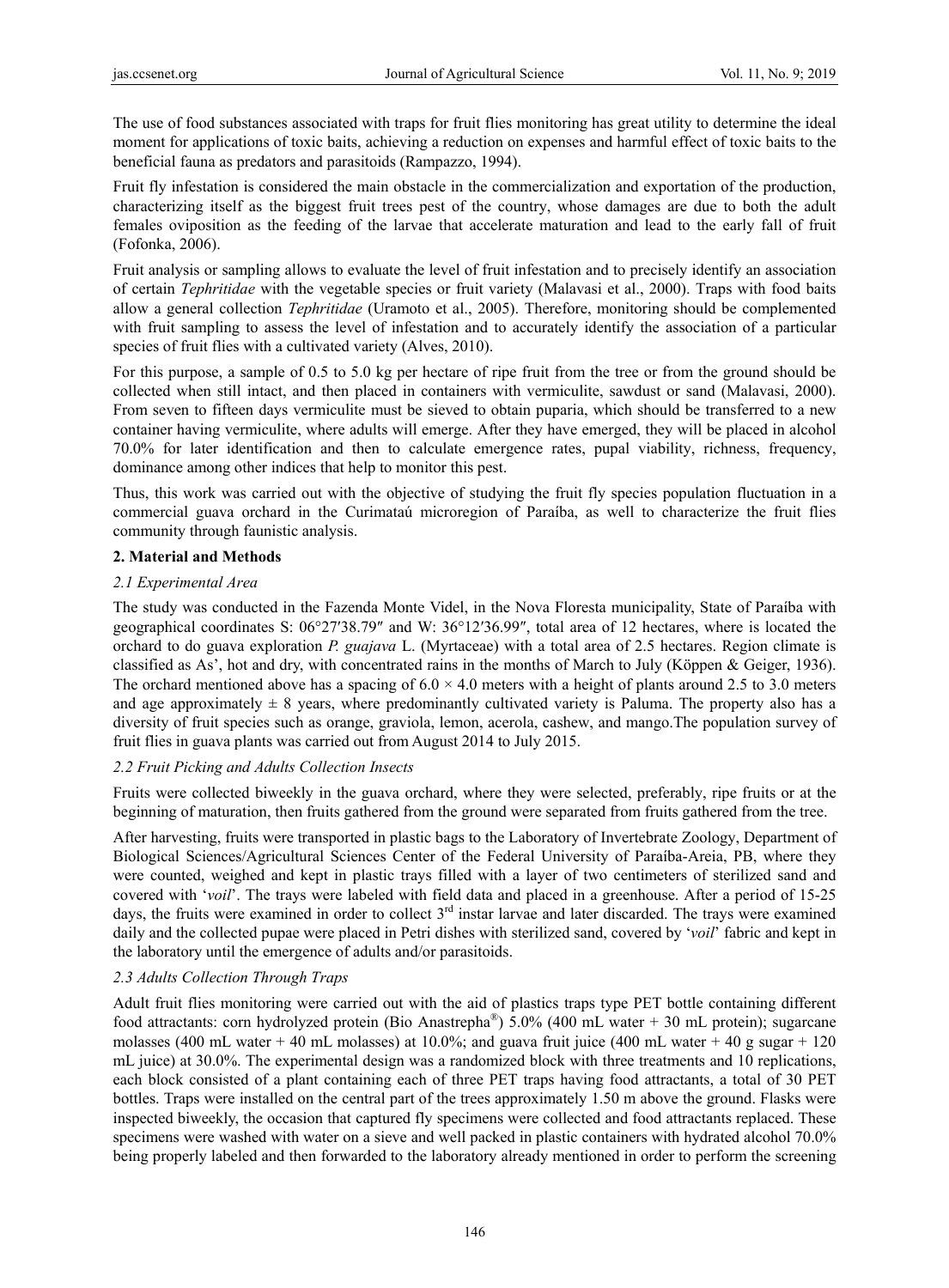of the material, where males and females of *Ceratitis* and *Anastrepha* genera were separated and preserved in alcohol at 70.0% for species future identification.

#### 2.4 Identification of Fruit Flies Species

Samples of fruit flies were separated by sex and just females were identified through aculeus present in the ovipositor, since males did not present diagnostic characters for the specific identification (Uramoto, 2002), using identification keys (Zucchi, 2003).

In order to proceed with the identification, aculeus of females have been turned inside out, detached from the eversible membrane and assembled in glycerin between slide and coverslip and examined under a magnifying glass and optical microscope.

#### 2.5 Population Dynamics of the Fruit Flies

Population fluctuation was based on the total number of adult females of *Anastrepha* and *Ceratitis* per month, being analyzed in relation to the rainfall and temperature in each food attractant by the calculation of MAD index. Climatic data were obtained from the PROCLIMA website.

#### *2.6 MAD I Index*

index. Climatic data were obtained from the PROCLIMA website.<br>2.6 *MAD Index*<br>The MAD index was calculated using the formula: MAD = N/A × D, where MAD = flies/trap/day; N = total number of flies caught;  $A =$  number of traps evaluated and  $D =$  interval in days between collections (Silveira Neto et al. , 1976).

### *2.7 Faunis stic Analysis*

Based on fruits gathered and individuals collected in the traps (faunistic analysis) the following parameters were evaluated: frequency, constancy (C), wealth (S), number of dominant species, Simpson index, Shannon index, modified Hill index (E). Faunistic analysis of fruit flies species (Silveira Neto et al., 1976; Uramoto, 2002).

#### **3. Results and Discussi on**

#### 3.1 Population Fluctuation of Fruit Flies

As for the specific population fluctuation of adult fruit flies related to the average monthly precipitation, in which the species *Anastrepha sororcula* Zucchi (1979) occurred more frequently during the sampling period with a population peak in the months of June and July 2015, when precipitation was around 60 to 80 mm (Figure 1). This fact may probably be explained as a function of rainfall has occurred more intensely between mid-February/2015 and mid-April/2015, with a precipitation peak in the month of March/2015. Linked to this fact, there is also a presence of host plants for this species such as acerola *Malpighia glabra* L. (Malpighiaceae) surrounding the orchard, in addition to a strip of native forest near the orchard of guava trees that could be favoring the presence of this species.



Figure 1. Relation of the specific population fluctuation of fruit flies with the precipitation, captured in traps type PET in a commercial guava orchard in the municipality of Nova Floresta-PB from August/2014 to July/2015

It is verified also in the (Figure 1), that the *Ceratitis capitata* species presented a considerable frequency during the sampling period, especially from the month of November/2014 to January/2015 with a population peak in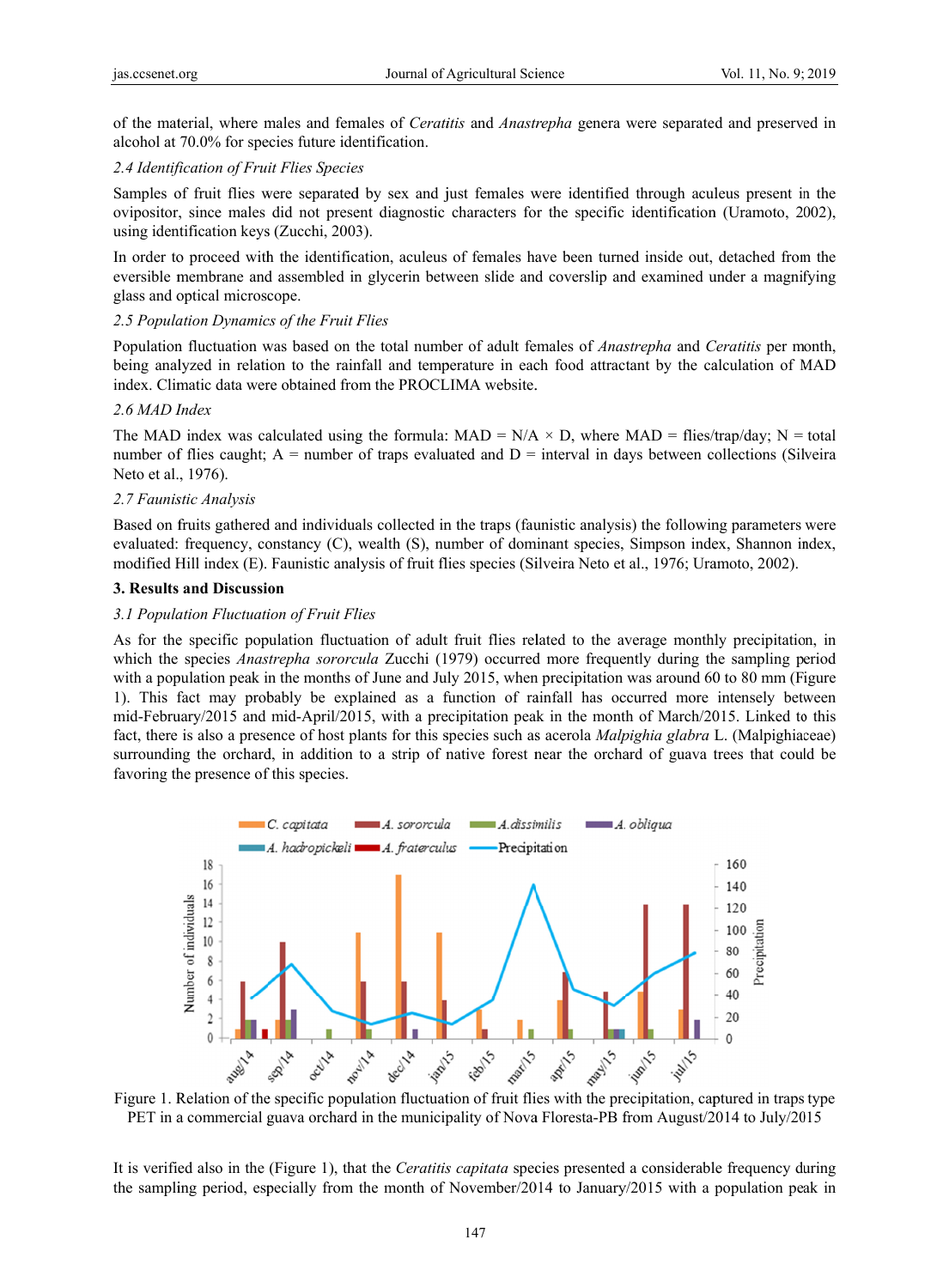December/2014. In orchards of a single fruit tree, its population reaches its population peak soon after the fruit ripening and falls when there is no host available (Aluja, 1994; Nascimento et al., 2000). In the present research, the presence of alternative host plants, as previously reported, allied to the availability of guava fruits, explains the highest population peak of C. capitata in the referred months, similar to what occurred with A. sororcula. The frugivorous flies (Tephritidae and Lonchaeidae) in the Mossoró region of Rio Grande do Norte, registered that the most important factors that influenced the infestation levels in guava fruits were adult population, availability of host, temperature, and rainfall (Araújo, 2002). Adult fruit flies survival throughout the year may be feasible even within the same property, if there are different cultivars and citrus species because some have several cycles of fruiting (Raga, 2005).

#### 3.2 MAD Index

MAD index within a fruit orchard is more than important, it is essential because through this index decisions can be made before pests cause economic damages to the producer, besides also being an index that establishes standards of internal and external trade. It was observed that the highest MAD, compared to the precipitation. was during the month of September/2014, reaching 0.046 coinciding with the runoff period of the orchard production (Figure 2). When the fruits destination is the United States, the MAD index must be less than 1, while for Brazil, this index must be equal to 0.5 or greater than 0.5, therefore in the guava orchard where this experiment was developed the highest rate found is far from reaching the reference MAD for the country (Paranhos, 2005). This index relatively low might be related to the fruit flies population variations, that although do not occur in a standardized and defined manner, might be linked to climatic factors and the availability or suitability of hosts (Salles, 1995; Canesin & Uchoa-Fernandes, 2007; Alberti et al., 2012).



Figure 2. Relation of MAD index (flies/trap/day) and rainfall of the fruit flies (male and female) captured in PET type traps in a commercial guava orchard in the municipality of Nova Floresta-PB from August 2014 to July 2015

Through monitoring using attractant traps can be known the period of greatest infestation in the orchard, as well as the period of beginning control. For this study, the MAD index that suggests the beginning of the control was not reached, thus there is a tendency to this index to increase in the month of September, therefore it is recommended to initiate the control measures with chemical products before population peak period.

The relation between infestation and MAD index varied a little about amounts of puparia/kg (Figure 3), then presented higher rates between the months of April 2015 and June 2015, with the highest number of puparia/kg in the month of May 2015 (0.35 puparia/kg). The average rate of *Anastrepha* infestation in guava of 58.7 puparia/kg, in the municipality of Santo Antônio da Alegria (SP), is A. sororcula the most common species (Bressan & Teles, 1991). In the Cerrado area of Goiás, it was checked the mean index of infestation of 37.9 puparia/kg, being A. sororcula and Anastrepha fraterculus Wiedemann (1830) the predominant species (Veloso, 1997). In Mossoró/Assu, RN, place where Anastrepha species infested with greater intensity Ziziphus joazeiro Mart. (Rhamnaceae), Spondias sp. (Anacardiaceae) and P. guajava, with average infestation rates of 67, 32.3 and 32.1 puparia/kg of fruit respectively (Araújo, 2002). The author reports occurrence of major infestations of C. capitata in Fortunella sp. (Rutaceae), Averrhoa carambola L. (Oxalidaceae) and Spondias purpurea L. (Anacardiaceae) with 159, 118 and 34 puparia/kg respectively.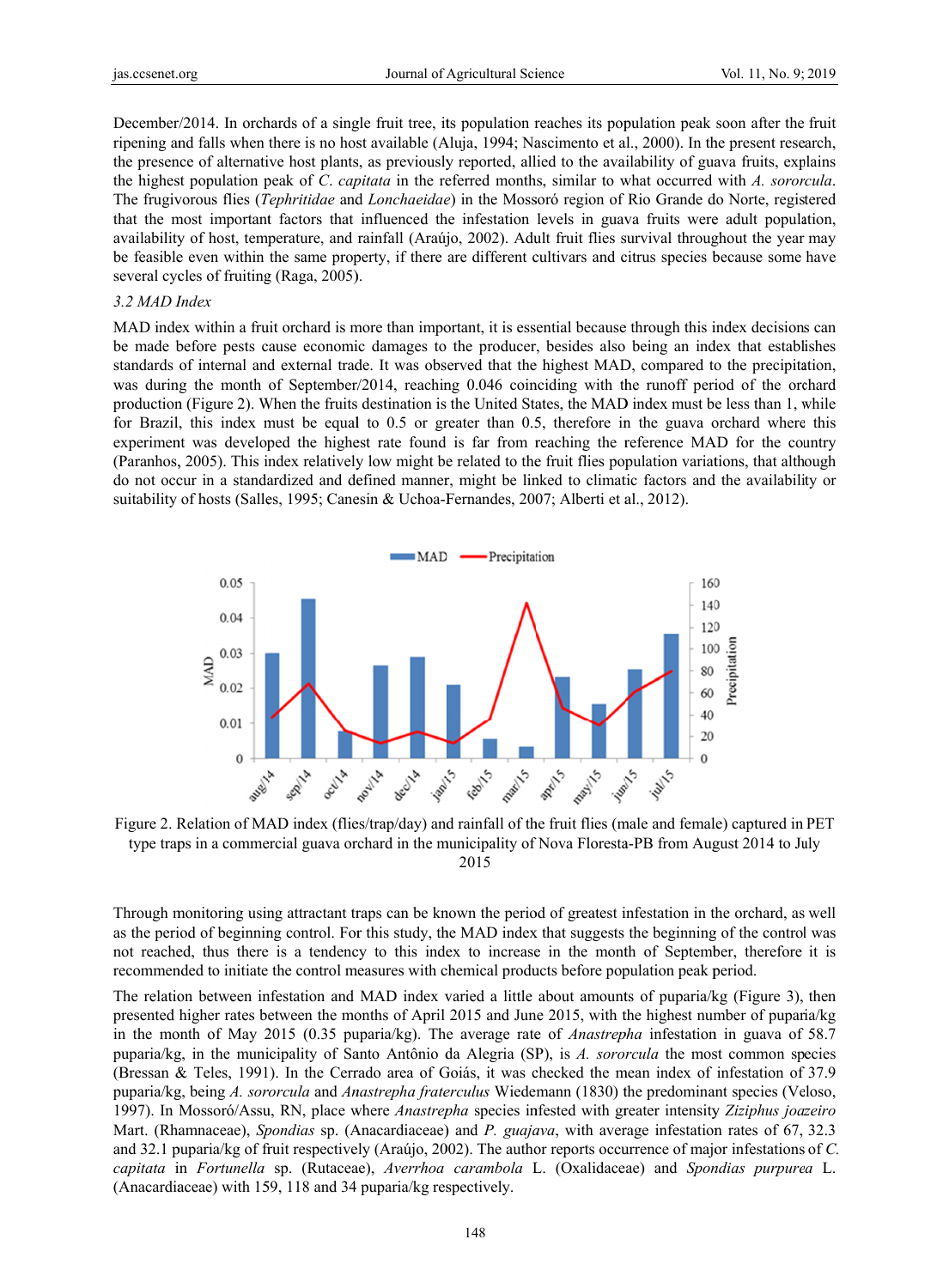

Figure 3. Relation between infestation levels and MAD index (flies/trap/day) of fruit flies (males and females) captured in PET traps in a commercial guava orchard in the municipality of Nova Floresta-PB in the period August 2014-July 2015

In general, the low MAD indexes of this work can be explained by fruitless in the orchard, as a result of a pruning performed by the producer during the sampling period, and also for the fact that a constant cleaning was performed in the orchard because fruits fallen in the soil were distributed to the birds (chicken) as a food source. These practices were already part of the routine of granja administrator as an attempt to mitigate the incidence of fruit flies in the orchard, thus this way would break the biological cycle of the pest and prevent the emergence of new flies. The systematic accomplishment of cultural treatments in areas cultivated with fruit trees, eliminating fruits fallen to the ground, implies in the eradication of oviposition sites for the fruit flies, thus reducing their population (Uramoto, 2002).

### 3.3 Faunistic Analysis of Fruit Flies

The dominance of *Anastrepha sororcula* species for the fruits collected on the soil and on the plant presented a frequency of 87.76%, and constancy of 57.14. This was probably due to the fact that flies of this species have a preference for plants of the *Myrtaceae* family, becoming the most abundant species in the orchard. For Malavasi et al., (2000) depending on the region the key pest status may vary, since, in the semi-arid regions, A. fraterculus loses loose the status of the main pest to *Anastrepha zenildae* Zucchi (1979) and A. sororcula (Canal et al., 1998). The species Anastrepha obliqua Macquart (1835) and A. zenildae were non-dominant and accidental. However, C. capitata was non-dominant but remained constant during the sampling period (Table 1). Such results corroborate with this research, since it was found that in several Brazilian states only one or two species are predominant particularly in homogeneous commercial orchards where the key pests are usually found, although a big diversity of fruit fly can be found because of adjacent agroecosystems or surrounding native vegetation of the environment (Malavasi & Morgante, 1980; Uramoto et al., 2005; Fofonka, 2006).

|           |  | Table 1. Dominance, frequency, and constancy of fruit fly species (females) obtained from fruits (collected on |  |  |  |  |
|-----------|--|----------------------------------------------------------------------------------------------------------------|--|--|--|--|
|           |  | the ground and plant) in a commercial guava orchard in the municipality of Nova Floresta from August/2014 to   |  |  |  |  |
| July/2015 |  |                                                                                                                |  |  |  |  |

| <b>Species</b> | N  | Dominance* | Samples** | Frequency $(\% )$ | Constancy  |
|----------------|----|------------|-----------|-------------------|------------|
| A. sororcula   | 86 |            | 04        | 87.76             | 57.14<br>W |
| A. obliqua     | 01 |            | 01        | 1.02              | 14.29<br>z |
| A. zenildae    | 02 |            | 01        | 2.04              | 14.29<br>Z |
| C. capitata    | 09 |            | 04        | 9.18              | 57 14<br>W |

*Note.* N = Collected females total number; w = constant; y = accessory; z = accidental; \* D = dominant, N = non-dominant\*\* number of samples with the species.

Among Anastrepha female species, only Anastrepha sororcula was considered as dominant for fruit fly caught with the aid of PET traps, it was present in 17 samples, with a frequency of 47.71%, confirming the data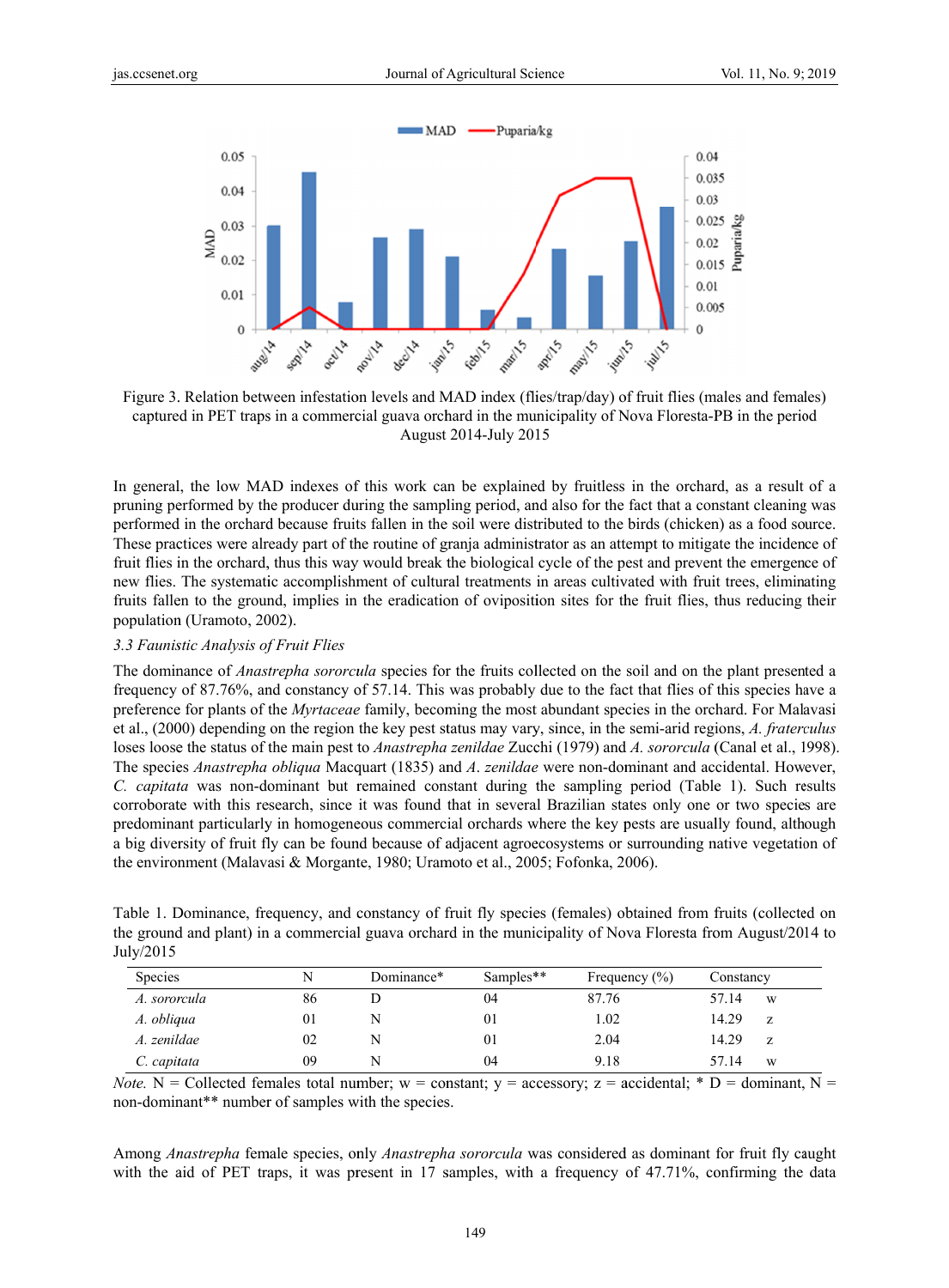obtained from the fruits collected from the soil and plant. Other species of *Anastrepha* (*Anastrepha dissimilis* Stone (1942); *A. obliqua; Anastrepha hadropickeli* Canal, Uramoto and Zucchi (2013) and *A. fraterculus*) were considered non-dominant, being *A. dissimilis* and *A. obliqua* as accessories and *A. hadropickeli* and *A*. *fraterculus* as accidental (Table 2). Differently from the data obtained from fruits collected from the soil and plant *C. capitata* was considered as dominant, frequency of 38.56% and constancy of 70.83 (Constant). Faunistic indexes such as abundance, dominance, frequency, constancy and wealth are used to characterize the community of Tephritids. These rates show that, despite the existence of several species in a given area, only one or two species are considered dominant and that occurrence is directly related to other factors, among them the presence of host plants (Silva, 2007).

The highest dominance of just one or two species was also found in other regions of Brazil by several authors in similar studies (Nascimento et al., 1983; Kovaleski, 1997; Veloso, 1997; Canal et al., 1998; Garcia & Corseuil, 1998; Uramoto, 2002; Garcia et al., 2003; Urumato et al., 2004).

Table 2. Dominance, frequency and constancy of fruit fly species (females) captured in PET traps in a commercial guava orchard in the municipality of Nova Floresta-PB in the period of August 2014 to July 2015

| <b>Species</b>  | N  | Dominance* | Samples** | Frequency $(\% )$ | Constancy         |
|-----------------|----|------------|-----------|-------------------|-------------------|
| A. sororcula    | 73 | D          | 17        | 47.71             | 70.83<br>W        |
| A. dissimilis   | 10 | N          | 09        | 6.54              | 41.67<br>V        |
| A. obliqua      | 09 | N          | 07        | 5.89              | 37.50<br><b>V</b> |
| A. hadropikceli | 01 | N          | 01        | 0.65              | 4.17<br>- 7.      |
| A. fraterculus  | 01 | N          | 01        | 0.65              | 4.17<br>- 7.      |
| C. capitata     | 59 | D          | 17        | 38.56             | 70.83<br>W        |

*Note.* N = Collected females total number; w = constant; y = accessory; z = accidental; \* D = dominant, N = non-dominant \*\*number of samples with the species.

Analyzed specific faunistic indexes for fruit fly species (females) captured in PET type traps per guava tree (Table 3). It was noted that the plant that captured the largest quantity of females for both genera *Anastrepha* and *Ceratitis* was the plant 7, with a frequency of 19.61% and a specific richness equal to 3. It was observed also Plants 4, 8 and 9 were the ones that presented the highest specific richness  $S = 4$ , in the plants 4 and 8 were caught the same examples of flies (*A. sororcula*, *A. dissimilis*, *C. capitata* and *A. obliqua*) and in the plant 9 were captured *A. sororcula*, *A. dissimilis*, *A. fraterculus* and *C. capitata* species.

Plant 7 specifically, it was found that it was located in an area near the border near to plants of citrus and graviola, which possibly provided more constant and easier access of fruit flies with this plant. In general, traps that are located near forest areas capture more species diversity than those located within orchards (Kovaleski et al., 2000). In forest areas, there were wild hosts and it is believed that these migratory movements are due to the search for oviposition sites, scarce in the forest areas in some periods (Sugayama & Malavasi, 2000). Female of *C. capitata,* having mature ovaries tend to remain in their host plants, while there is fruit available for oviposition and as soon as they become scarce, there is a rapid dispersion (Yuval & Hendrichs, 2001).

From the traps placed on plant 9, it was observed low values for frequency, but their Simpson diversity, Shannon and Hill diversity indexes were the highest among the 10 plants selected in the orchard, being 0.7500, 1.3860 and 1.0000 respectively. Thus, even this plant presenting a richness  $S = 4$ , its diversity indexes were higher due to the low fruit fly catch in the orchard during the sampling period, since these values have proportionality character, a low number of captured specimens conferred higher rates of Simpson, Shannon, and Hill modified.

In commercial mango orchards from five different locations in southern Mexico (Aluja et al., 1996) also obtained low diversity indexes, ranging from 0.3 to 1.3, which *A. obliqua* and *Anastrepha ludens* Loew (1873) were responsible for 96.6%, 66.2%, and 30.4%, respectively, of the total females caught in McPhail traps. They concluded that several species of *Anastrepha* can be found in an orchard, but one or two of these species usually represent more than 90.0% of all the flies caught in the traps. Low diversity indexes varying from 0.9 to 2.0, which *A*. *fraterculus* is predominant in the four studied municipalities in the western region of Santa Catarina (Garcia et al., 2003).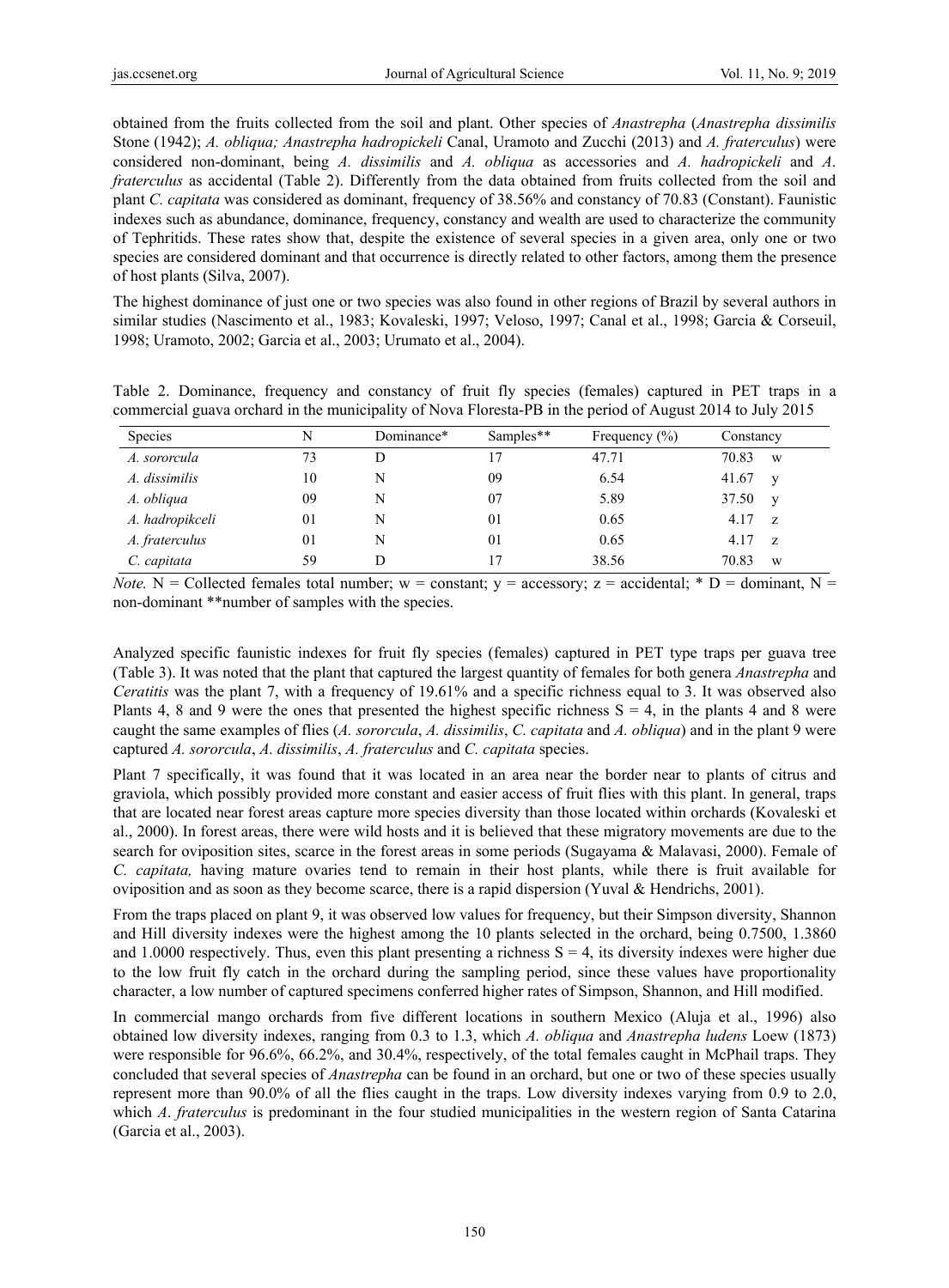| Plant | A. sororcula | A. dissimilis            | A. obliqua | A. fraterculus           | A. hadropickeli | C. capitata | pi    | S | λ      | H'     | E      |
|-------|--------------|--------------------------|------------|--------------------------|-----------------|-------------|-------|---|--------|--------|--------|
|       | 04           |                          |            |                          |                 | 07          | 7.19  |   | 0.4628 | 0.6555 | 0.9457 |
|       | 04           | $\overline{\phantom{a}}$ | 01         | $\overline{\phantom{a}}$ |                 | 18          | 15.03 | 3 | 0.3554 | 0.6324 | 0.5756 |
|       | 09           | $\overline{\phantom{0}}$ | 02         |                          |                 | 03          | 9.15  | 3 | 0.5204 | 0.8921 | 0.8120 |
| 4     | 14           | 01                       | 04         |                          |                 | 04          | 15.03 | 4 | 0.5671 | 1.0470 | 0.7552 |
|       | 03           | 02                       |            |                          |                 |             | 3.27  | 2 | 0.4800 | 0.6730 | 0.9710 |
| 6     | 02           | $\overline{\phantom{0}}$ | 01         |                          | 01              |             | 2.61  | 3 | 0.6250 | 1.04   | 0.9464 |
|       | 16           | 02                       |            |                          |                 | 12          | 19.61 | 3 | 0.0511 | 0.8823 | 0.8031 |
| 8     | 08           | 04                       | 01         |                          |                 | 02          | 9.80  | 4 | 0.6222 | 1.1370 | 0.8201 |
| 9     | 01           | 01                       |            | 01                       |                 | 03          | 3.92  | 4 | 0.7500 | 1.3860 | 1.0000 |
| 10    | 12           |                          |            |                          |                 | 10          | 14.38 |   | 0.4959 | 0.6890 | 0.9940 |

Table 3. Specific Faunistic indexes analyzed for fruit fly species (females) captured in PET traps in a commercial guava orchard in the municipality of Nova Floresta-PB from August/2014 to July/2015

#### **4. Conclusions**

A total of seven species of fruit flies were captured in fruits and traps in the commercial guava orchard in Curimataú of Paraíba, these six species belonging to the genus *Anastrepha* (*A. fraterculus*, *A. obliqua*, *A. dissimilis*, *A. hadropickeli*, *A. sororcula* and *A. zenildae*) and the *C. capitata* species;

A new species was found in the state of Paraíba, *Anastrepha hadropickeli*, *Anastrepha sororcula* and *Ceratitis capitata* are the most dominant, frequent and constant species caught in traps installed in the commercial *P. guajava* orchard in the municipality of Nova Floresta-PB;

Calculations for flies/trap/day (MAD) do not reach expressive levels for the producer to enter with a chemical control measure.

#### **Acknowledgements**

The authors thank to Coordenação de Aperfeiçoamento de Pessoal de Nível Superior (CAPES), for granting scholarships.

### **References**

- Alberti, S., Bogus, G. M., & Garcia, F. R. M. (2012). Flutuação populacional de moscas-das-frutas (Diptera, Tephritidae) em pomares de pessegueiro e maracujazeiro em Iraceminha, Santa Catarina. *Biotemas, 25*(1), 53-58. https://doi.org/10.5007/2175-7925.2012v25n2p53
- Aluja, M. (1994). Bionomics and management of *Anastrepha*. *Annual Review of Entomology, 39*(1), 155-178. https://doi.org/10.1146/annurev.en.39.010194.001103
- Aluja, M., Celedonio-Hurtado, H., Liedo, P., Cabrera, M., Castillo, F., Guillén, J., & Rios, E. (1996). Seasonal population fluctuations and ecological implications for management *Anastrepha* fruit flies (Diptera: Tephritidae) in commercial mango orchards in Southern Mexico. *Journal of Economic Entomolgy, 89*(3), 654-667. https://doi.org/10.1093/jee/89.3.654
- Alves, V. E. S. (2010). *Dinâmica populacional de moscas-das-frutas (Diptera: Tephritidae) antes e após a liberação de Diachasmimorpha longicaudata (Hymenoptera: Braconidae) em área de intersecção de pomar cítrico e mata secundária* (p. 90, Tese de Doutorado, Universidade Estadual Paulista "Júlio Mesquita Filho", Jaboticabal, Brazil).
- Araújo, E. L. (2002). *Dípteros frugívoros (Tephritidae e Lonchaeidae) na região de Mossoró/Assu, estado do Rio Grande do Norte* (p. 112, Tese de Doutorado, Escola Superior de Agricultura "Luiz de Queiroz", Universidade de São Paulo, Piracicaba, Brazil).
- Araújo, E. L., & Zucchi, R. A. (2003). Moscas-das-frutas (Diptera: Tephritidae) em goiaba (*Psidium guajava*), em Mossoró, RN. *Arquivos do Instituto Biológico, 70*(1), 73-77.
- Bressan, S., & Teles, M. C. (1991). Lista de hospedeiros e índices de infestação de algumas espécies do gênero *Anastrepha* Schiner, 1868 (Diptera: Tephritidae) na região de Ribeirão Preto-SP. *Anais da Sociedade Entomológica do Brasil, 20*(1), 5-15. https://bdpi.usp.br/item/000832821
- Canal, N. A., Alvarenga, C. D., & Zucchi, R. A. (1998). Níveis de infestação de goiaba por *Anastrepha zenildae* Zucchi, 1979 (Dip., Tephritidae), em pomares comerciais do Norte de Minas Gerais. *Anais da Sociedade Entomológica do Brasil, 27*(4), 657-661. https://doi.org/10.1590/S0301-80591998000400021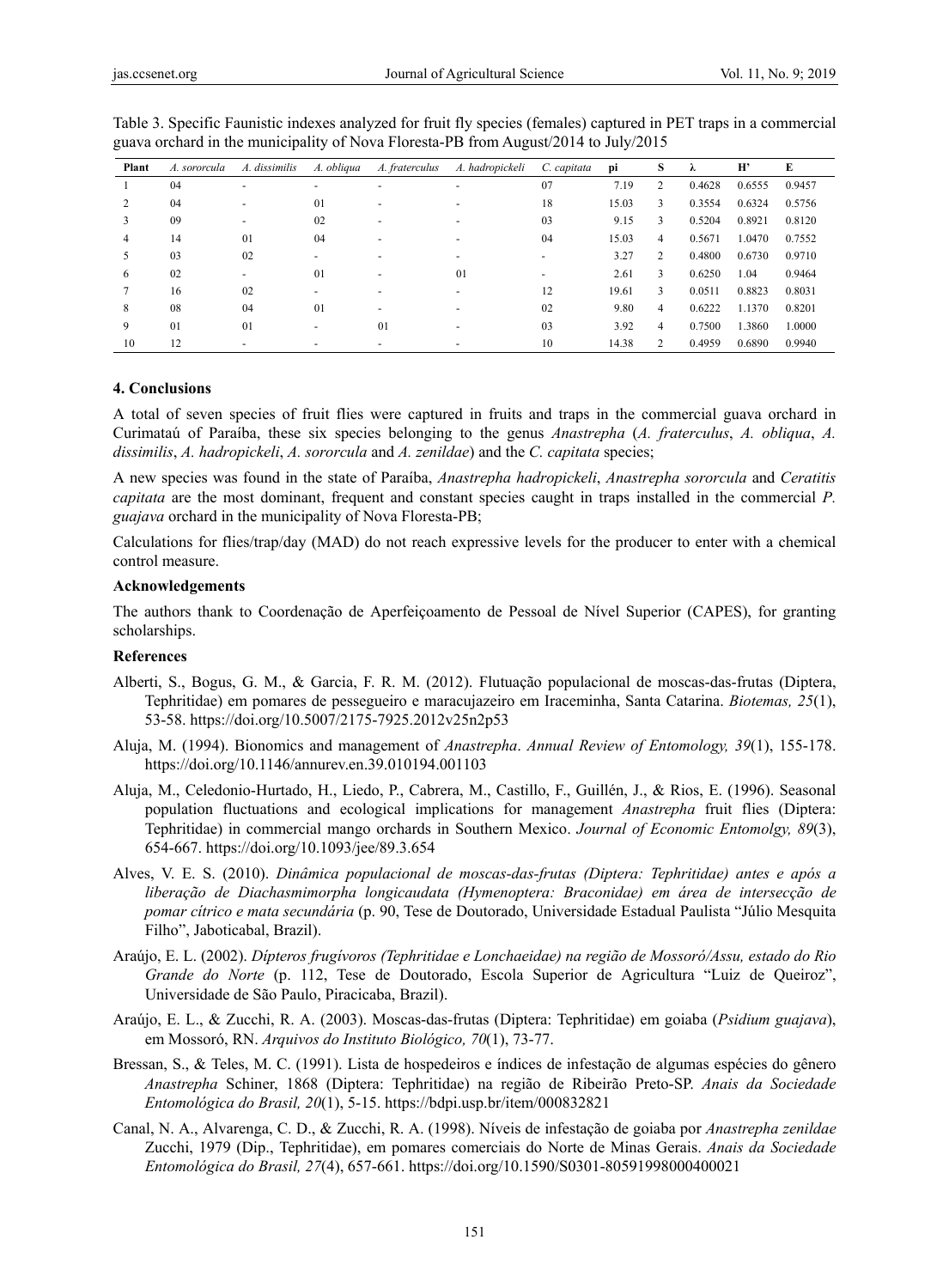- Canesin, A., & Uchoa-Fernandes, M. A. (2007). Faunistic study and populational fluctuation of fruit flies (Diptera, Tephritidae) in a fragment of semideciduous forest in Dourados, Mato Grosso do Sul, Brazil. *Revista Brasileira de Zoologia, 24*(1), 185-190. https://doi.org/10.1590/S0101-81752007000100023
- Fofonka, L. (2006). *Espaço agrícola, ambiente e agroecologia: Incidência de moscas-das-frutas (Diptera: Tephritidae) nos pomares de laranja do município de Caraá, RS* (p. 149, Dissertação de Mestrado, Universidade Federal do Rio Grande do Sul, Caraá, Brazil).
- Garcia, F. R. M., & Corseuil, E. (1998). Análise faunística de moscas-das-frutas (Diptera, Tephritidae) em pomares de pessegueiro em Porto Alegre, Rio Grande do Sul. *Revista Brasileira de Zoologia, 15*(4), 1111-1117. https://doi.org/10.1590/S0101-81751998000400028
- Garcia, F. R. M., Campos, J. V., & Corseuil, E. (2003). Análise faunística de espécies de moscas-das-frutas (Diptera: Tephritidae) na região Oeste de Santa Catarina. *Neotropical Entomology, 32*(3), 421-426. https://doi.org/10.1590/S1519-566X2003000300006
- Köppen, W., & Geiger, R. (1936). *Handbuch der klimatologie* (pp. 1-44). Berlin. Available at: https://www.climond.org/Public/Data/Publications/Koeppen\_1936\_GeogSysKlim.pdf. Accessed on: 15 Jan. 2016.
- Kovaleski, A. (1997). *Processos adaptativos na colonização da maçã (Malus domestica L.) por Anastrepha fraterculus (Wied.) (Diptera: Tephritidae) na região de Vacaria, RS* (p. 122, Tese de Doutorado, Universidade de São Paulo, São Paulo, Brazil).
- Kovaleski, A., Sugayama, R.L., Uramoto, K., & Malavasi, A. (2000). Rio Grande do Sul. In A. Malavasi, & A. R. Zucchi (Eds.), *Moscas-das-frutas de importância no Brasil*: *Conhecimento básico e aplicado* (pp. 285-290). Ribeirão Preto: Holos.
- Malavasi, A. (2000). Áreas-livres ou de baixa prevalência. In A. Malavasi, & R. A. Zucchi (Eds.), *Moscas-das-frutas de importância econômica no Brasil*: *Conhecimento básico e aplicado* (pp. 277-283). Ribeirão Preto: Holos.
- Malavasi, A., & Morgante, J. S. (1980). Biologia de moscas-das-frutas (Diptera: Tephritidae): II índices de infestação em diferentes hospedeiros e localidades. *Revista Brasileira de Biologia, 40*(1), 17-24.
- Malavasi, A., Zucchi, R. A., & Sugayama, R. L. (2000). Biogeografia. In A. Malavasi, & R. A. Zucchi (Eds.), *Moscas-das-frutas de importância econômica no Brasil*: *Conhecimento básico e aplicado* (pp. 93-98). Ribeirão Preto: Holos.
- Nascimento, A. S., Carvalho, R. S., Malavasi, A. (2000). Monitoramento populacional. In A. Malavasi, & R. A. Zucchi (Eds.), *Moscas-das-frutas de importância no Brasil*: *Conhecimento básico e aplicado* (pp. 109-112). Ribeirão Preto: Holos.
- Nascimento, A. S., Zucchi, R. A., & Silveira Neto, S. (1983). Dinâmica populacional das moscas-das-frutas no recôncavo baiano: III - Análise faunística. *Pesquisa Agropecuária Brasileira, 18*(4), 319-328.
- Paranhos, B. A. J., Haji, F. N. P., Miranda, I. G., Barbosa, F. R., & Souza, A. M. (2005). Monitoramento de moscas-das-frutas no submédio do vale do São Francisco. In E. A. Menezes, & F. R. Barbosa (Eds.), *Pragas da mangueira: Monitoramento, nível de ação e controle* (pp. 85-96). Petrolina: Embrapa Semiárido.
- Raga, A. (2005). Incidência, monitoramento e controle de moscas-das-frutas na citricultura paulista. *Laranja, 26*(2), 307-322.
- Raga, A., Souza Filho, M. F., Sato, M. E., & Cerávolo, L. C. (1996). Dinâmica populacional de adultos de moscas-das-frutas (Diptera: Tephritidae) em pomar de citros de Presidente Prudente, SP. *Arquivos do Instituto Biológico, 63*(2), 23-38.
- Rampazzo, E. F. (1994). *Dinâmica populacional de moscas-das-frutas do gênero Anastrepha (Wiedemann) (Diptera: Tephritidae), seus parasitoides e predadores coletados em pomares de goiaba (Pisidium guajava L.) nos municípios de Jaboticabal e Monte Alto-SP* (p. 133, Dissertação de Mestrado, Universidade Estadual Paulista "Júlio Mesquita Filho", Jaboticabal, Brazil).
- Salles, L. A. B. (1995). *Bioecologia e controle da mosca-das-frutas sul-americana*. Pelotas, RS: Embrapa-CPACT.
- Silva, N. M. O. (2007). *Dinâmica populacional de moscas-das-frutas (Diptera: Tephritidae) e ocorrência de parasitoides em um pomar de cajá (Spondias mombim L.) em Una, Bahia* (p. 91, Dissertação de Mestrado, Universidade Estadual de Santa Cruz, Ilhéus, Brazil).